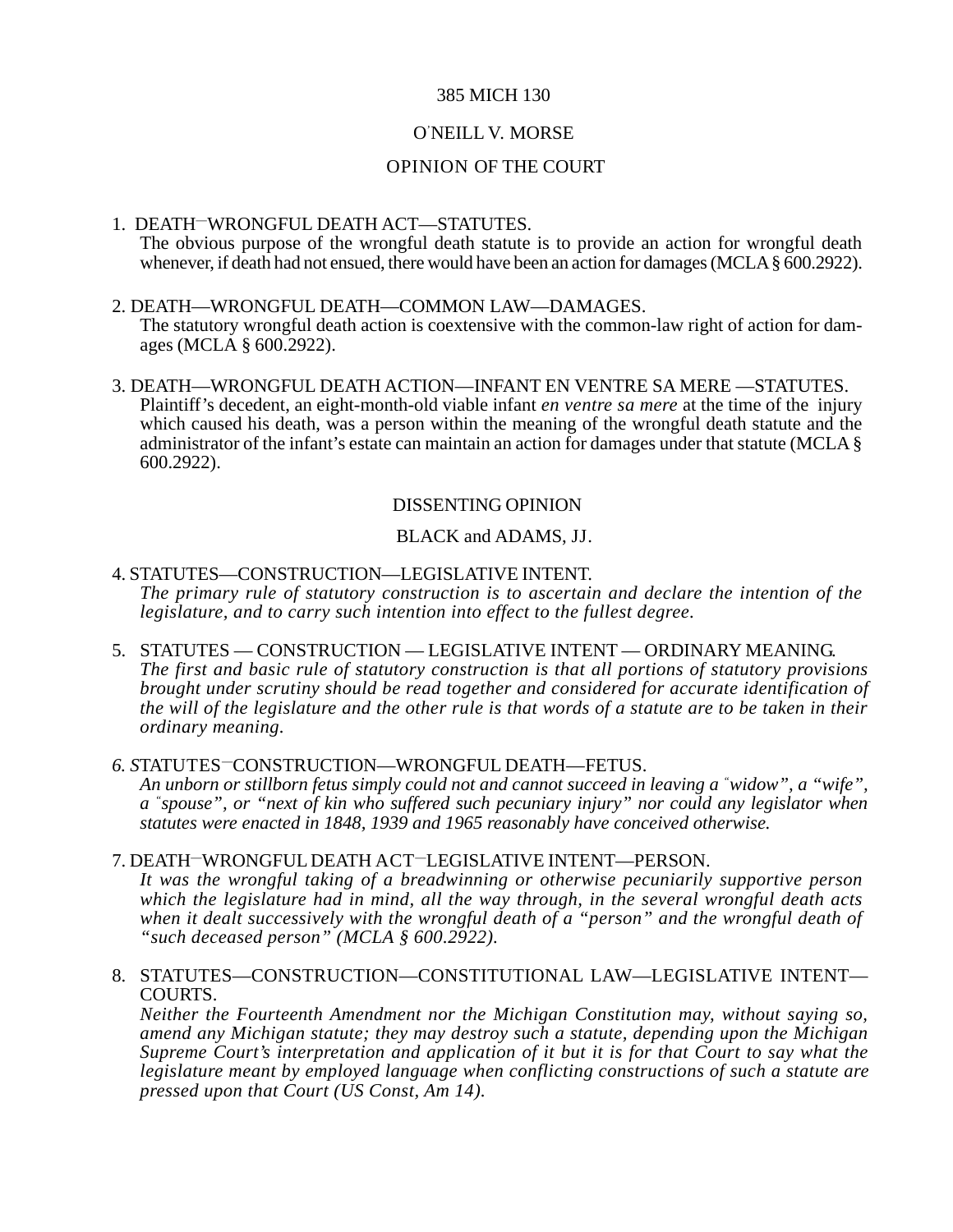#### 9. ACTION ON THE CASE—REMEDIES.

*Action on the case is an outgrowth of the principle that, whenever the law gives a right or prohibits an injury, it will also afford a remedy; hence, where there has been an injury for which none of the established forms of actions will lie, an action on the case may be maintained.*

Appeal from Court of Appeals, Division 3, Fitzgerald, P. J., and R. B. Burns and Bronson, JJ., affirming Saginaw, Fred J. Borchard, J. Submitted January 8, 1971. (No. 16 January Term 1971, Docket No. 52,693.) Decided July 7, 1971.

20 Mich App 679 reversed.

Complaint by James E. O'Neill, administrator of the estate of Baby Boy Pinet, deceased, against Eldon Morse, Bernice Morse, and Gary R. Root, for damages under the wrongful death act. Summary judgment for defendants. Plaintiff appealed to the Court of Appeals. Affirmed. Plaintiff appeals. Reversed and remanded.

*Cicinelli, Mossner, Majoros, Harrigan & Alexander,* for plaintiff.

*Smith & Brooker, P. C.* (by *Webster Cook* and *Mona C. Doyle),* for defendant Gary R. Root.

 *Heilman, Purcell, Tunison & Cline,* for defendants Eldon Morse and Bernice Morse.

 T. E. BRENNAN, J. The case before us is indistinguishable upon its facts from the case of *Powers v. City of Troy* (1968), 380 Mich 160.

 The complaint here alleges that plaintiff's decedent, Baby Boy Pinet, was an eight-month-old viable infant *en ventre sa mere* at the time of the injury which caused his death.

Action was brought under Michigan' s wrongful death statute. MCLA § 600.2922 (Stat Ann 1971 Cum Supp § 27A.2922). By motion for summary judgment, defendants raised the issue of whether the plaintiff's decedent was a person within the meaning of that statute.

Plaintiff answered the motion, contending that his decedent was a person within the meaning of the wrongful death statute, and further arguing that his decedent was a person within the meaning of the Fourteenth Amendment to the United States Constitution; that his right of action may not be denied without depriving him of a vested property right without due process of law.

We lay the constitutional question aside.

Intervening since our decision in *Powers* is the case of *Womack v. Buchhorn* (1971), 384 Mich 718, decided at this term.

In *Womack,* we overruled *Newman v. Detroit* (1937), 281 Mich 60, and held that a commonlaw action does lie in this state for prenatal injuries.

*Womack* being the applicable rule of common-law tort liability, we have only to apply the wrongful death statute to the facts of this case.

The first section of that statute reads as follows:

"Sec. 2922.(1) Whenever the death of a person or injuries resulting in death shall be caused by wrongful act, neglect or default, and the act, neglect or default is such as would, if death had not ensued, have entitled the party injured to maintain an action and recover damages, in respect thereof, then and in every such case, the person who, or the corporation which would have been liable, if death had not ensued, shall be liable to an action for damages, notwithstanding the death of the person injured, and although the death shall have been caused under such circumstances as amount in law to felony. All actions for such death, or injuries resulting in death, shall be brought only under this section." MCLA § 600.2922 (Stat Ann 1971 Cum Supp § 27A.2922).

The obvious purpose of the statute, originally enacted as PA 1848, No 38, is to provide an action for wrongful death whenever, *if death had not ensued,* there would have been an action for damages.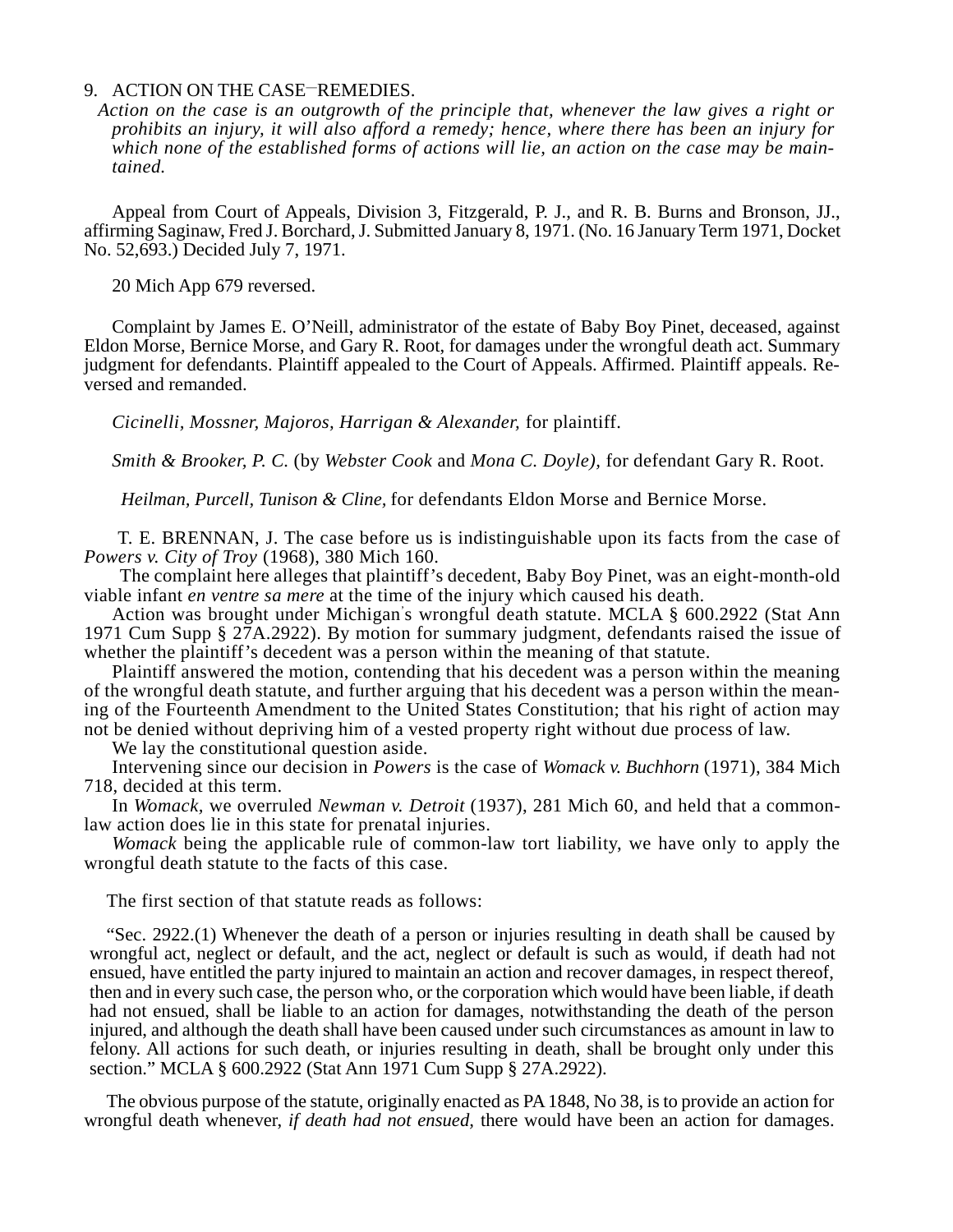*Womack* settled the question of whether, if death had not ensued, Baby Boy Pinet would have had an action for damages.

The statutory wrongful death action is co-extensive with the common-law right of action for damages.

We have never supposed that the 1848 legislature intended only to provide an action for wrongful death under those circumstances in which there was precedent for recovery of damages in cases reported before 1848. It would be anomalous indeed if we were to have two co-existing bodies of common-law tort liability in Michigan—one static and frozen as of 1848 for wrongful death and one living and growing to apply in other cases.

Justices who felt no action should lie for the wrongful death of an unborn person subscribed to the following statements in *Powers v. City of Troy, supra:*

"Appellee, *per contra,* premises his argument on the traditional view that to hold a fetal child under our death act to be a 'person' we, in legal effect, judicially amend a statute which has been construed since its enactment over a hundred years ago to exclude the cause of action contended for by appellant.  $*$ 

"Rather we rest our decision squarely upon the fact that at the time our wrongful death act was passed the legislature used the term `person' in its ordinary, generally accepted meaning at that time. \* \* \*

"We are not convinced that `person' in its ordinary signification in 1848 when our death act was passed included the concept of a fetal child. It should be noted and emphasized that we deal here, not with a cause of action which existed at common law. We do not face here the question of broadening the base of recovery in an action already recognized at common law. We deal with a statute in derogation of the common law.

\* \* \*

" Considering the plain import of the word 'person' at the time of enactment of our statute and its uniform interpretation through the years, we feel obligated to accord to the term its ` ordinary signification' when legislatively employed."

No citation of authority was provided in *Powers* to establish the historical accuracy of those conclusions. It is not accurate to assume that our recent explosion of medical knowledge on the subject of prenatal life constituted a complete reversal of previous thinking on the subject.

The instructive dissent of *Mr. Justice Boggs,* in *Allaire v. St. Lukes Hospital,* 184 Ill 359 (56 NE 638), at 368, was written in 1900. His view has been largely adopted in this country.

The majority in that case held:

" That a child before birth is, in fact, a part of the mother and is only severed from her at birth, cannot, we think, be successfully disputed."

Justice Boggs wrote:

"Medical science and skill and experience have demonstrated that at a period of gestation in advance of the period of parturition the foetus is capable of independent and separate life, and that though within the body of the mother it is not merely a part of her body, for her body may die in all of its parts and the child remain alive and capable of maintaining life when separated from the dead body of the mother."

If the mother can die and the fetus live, or the fetus die and the mother live, how can it be said that there is only one life?

If tortious conduct can injure one and not the other, how can it be said that there is not a duty owing to each?

The phenomenon of birth is not the beginning of life; it is merely a change in the form of life. The principal feature of that change is the fact of respiration. But the law does not regard the incidence of respiration as the sole determinative of life. Respiration can be artificially induced or mechanically supplied. Life remains.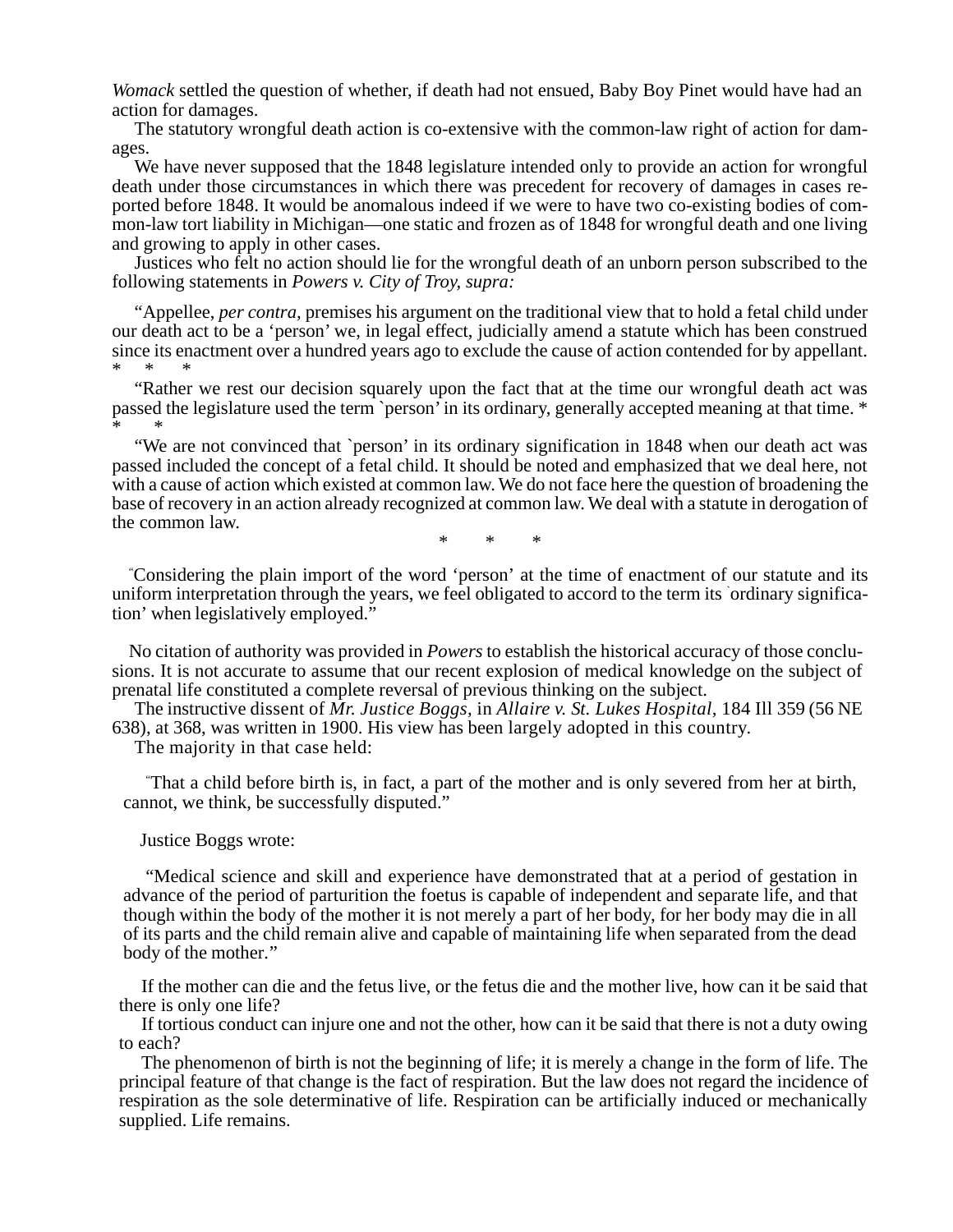That the fetus cannot be seen is hardly the measure of life. That it cannot cry or see or remember can these things control its right to live?

What of the capacity for "independent" life?

A baby fully born and conceded by all to be "alive" is no more able to survive unaided than the infant *en ventre sa mere.* In fact, the babe in arms is less self-sufficient—more dependent—than his unborn counterpart.

Does he want to eat? He cannot take himself to his mother's breast, or even discover the use of it without her help. He cannot keep himself warm or dry or ward off danger. He lives by the sufferance of others, demanding the means of sustaining his life by the noisy, endearing, obvious fact of his presence.

The demands of the unborn child are no less total, but they are enforced by physical rather than emotional attachments. Ensconced and protected, he takes what he needs without asking. Only the conscious or negligent acts of others can deprive him of sustenance.

The phenomenon of birth is an arbitrary point from which to measure life. True, we reckon age by counting birthdays. The Chinese count from New Years. The choice is arbitrary.

Birth may be natural, where the fetus has commenced the process by chemical changes within himself, and the mother has cooperated; it may be intentional, as in the case of Cesarean section or induced labor; or it may be accidental, as where the child is separated from the mother by trauma.<sup>1</sup>

One need not be alive in order to be born; as the delivery of stillborn babies demonstrates. Neither is it possible for one to be born alive unless he be living prior to the birth.

A fetus having died within its mother's womb is dead; it will not come alive when separated from her. A fetus living within the mother's womb is a living creature; it will not die when separated from her unless the manner, the time or the circumstances of separation constitute a fatal trauma.

The fact of life is not denied.

Neither is the wisdom of the public policy which regards unborn persons as being entitled to the protection of the law.

PA 1968, No 292, constitutes a legislative recognition of the *personhood* of the unborn:

#### "600.2045 Guardian ad litem for *unborn persons.* [M.S.A. 27A.2045].

 "Sec. 2045. (1) If in an action or proceeding, other than in probate court, it appears that a person not in being may become entitled to a property interest, real or personal, legal or equitable, involved in or affected by the action or proceeding, and the interest of the unborn person is not or cannot otherwise properly be represented and protected, the court, upon its own motion, or upon the motion of any party, may appoint a suitable person to appear and act as guardian ad litem of the unborn person. The guardian ad litem is authorized to engage counsel and do whatever is necessary to defend and protect the interest of the unborn person. A judgment or order made after the appointment shall be conclusive upon the unborn person for whom a guardian was appointed.

 $\sqrt{2}$ ) The guardian ad litem may be removed by the court which appointed him, without notice, when it appears to the court to be for the best interests of the ward. The guardian ad litem may be allowed reasonable compensation by the court appointing him, to be paid and taxed as a cost of the proceedings as directed by the court." MCLA § 600.2045 (Stat Ann 1971 Cum Supp § 27A.2045). (Emphasis added.)

If property interests of unborn persons are protected by the law, how much more solicitous should the law be of the first unalienable right of man—the right to life itself?

There remains the question of whether the statutory action for wrongful death contemplates an action for the wrongful death of an unborn child, in the light of the unitary and interdependent provisions of PA 1939, No 297, and sections 114 and 115 of the probate code of the same year, 1939.

These statutes were interpreted in *Breckon v. Franklin Fuel Company* (1970), 383 Mich 251.

 We there held that damages recoverable in wrongful death actions were limited to pecuniary injury, reasonable medical, hospital, funeral and burial expenses, and conscious pain and suffering, and that the concept of "pecuniary injury" was further delineated by the probate code provision requiring distribution of such pecuniary loss among "dependents of the decedent."

We have never held, however, that "dependents of the decedent" were limited to those persons who received actual support and maintenance from the decedent during his lifetime.